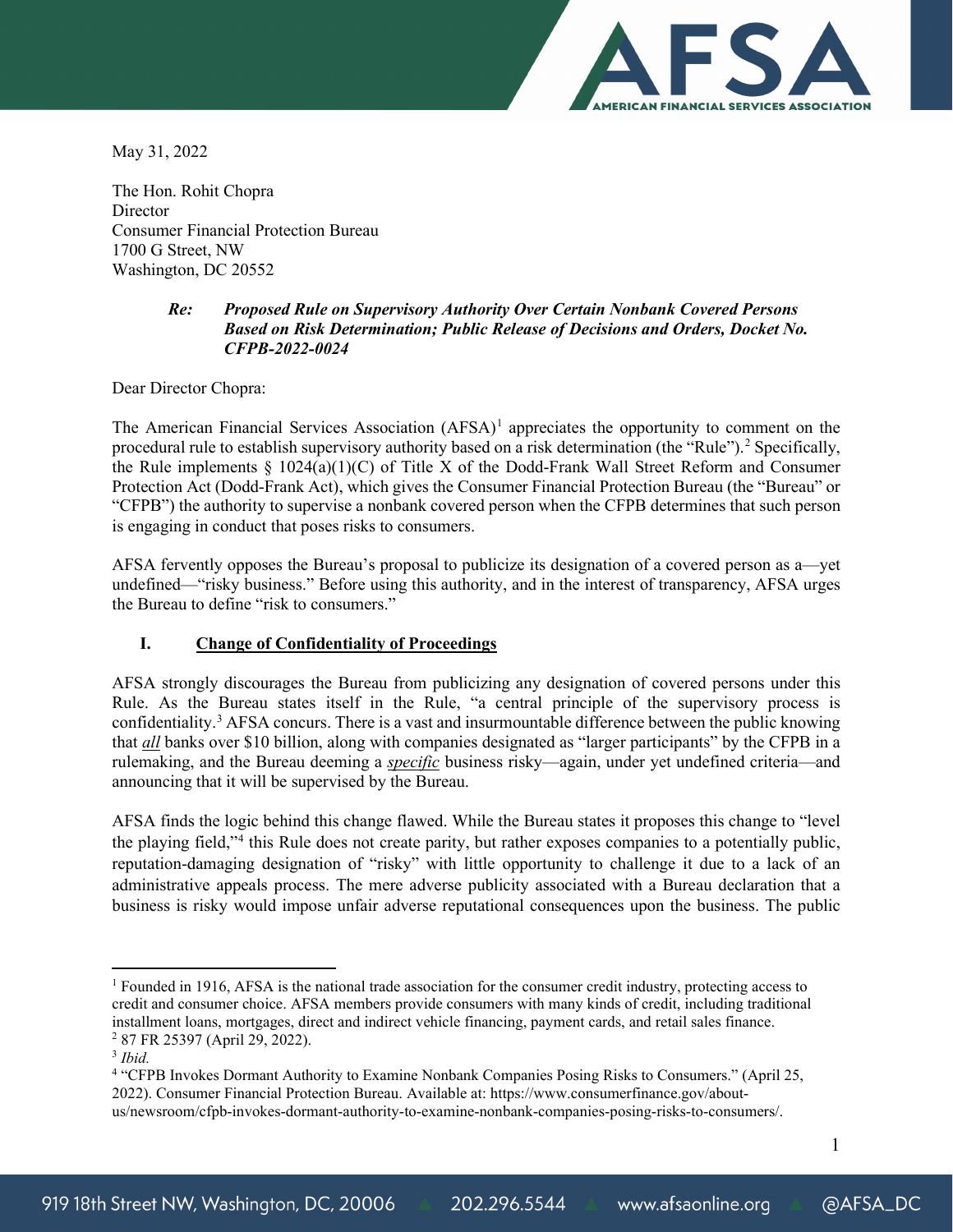

disclosure of the designation creates both an unnecessary confirmation bias and an unfair distrust of certain companies.

Moreover, when the Bureau makes a public declaration of supervision of a particular business model or product, this action alone sends a message to the market (to competitors, investors, and customers) that something is wrong at that institution. And, under existing exam confidentiality rules, the supervised nonbank cannot make any public remarks about the nature of the supervision to address the Bureau's public disclosure. Further, if the nonbank were allowed to defend itself in the court of public opinion, the exam will be adversarial. As a result, the nonbank will be harmed by the declaration without any way to put the declaration of supervision in proper context.

## **II. Definition of Risk**

The Bureau must determine what is meant by "risk to consumers" in order to best accomplish its mandate to "regulate the offering and provision of consumer financial products or services under the Federal consumer financial laws." In 2013, AFSA submitted comments to the Bureau on the then-proposed rule titled the "Procedural Rule To Establish Supervisory Authority Over Certain Nonbank Covered Persons Based on Risk Determination."[5](#page-1-0) These comments encouraged the Bureau to adequately define the actions or conduct that the Bureau believed posed risks to consumers.

In the final rule, the Bureau asserted that since "risks to consumers... is not defined by [12 U.S.C.] 5514(a)(1)(C)] or any other provision of the Dodd-Frank Act, and neither the Dodd-Frank Act nor any other law requires the Bureau to define the phrase before implementing 12 U.S.C. 5514(a)(1)(C)," <sup>[6](#page-1-1)</sup> the Bureau declined to provide a clear and cohesive definition of behaviors it would consider risky. This lack of guidance not only leaves nonbank covered persons without a clear understanding of what conduct is prohibited under the Rule, but also leaves the Bureau without proper guidelines to effectively use its resources. Moreover, with the lack of clear definitions and without formal rulemaking, any decisions which are made thereafter violate the Administrative Procedures Act's requirement that an agency's actions not be "arbitrary, capricious, an abuse of discretion or otherwise not in accordance with law."<sup>[7](#page-1-2)</sup>

As with many consumer products, the consumer financial products and services market inherently involves some degree of risk to the consumer as they select a provider for a personal loan, a home mortgage loan, or an auto finance loan.<sup>[8](#page-1-3)</sup> When Congress mandated that the Bureau supervise covered persons engaging in conduct that poses risks to consumers in the Dodd-Frank Act, legislators obviously did not intend for the Bureau to supervise all covered persons. Congress intended for the Bureau to supervise covered persons whose conduct poses more risk to consumers than is present in a comparable consumer transaction without that conduct.

As a result, the Bureau must make each determination of the level of risk on a case-by-case basis. The Bureau must set forth clear and detailed descriptions of both the process that it will follow when determining risk and the factors that it will consider in determining whether the conduct poses more risk to consumers than is inherently present in the product or transaction without that conduct. Providing a bright-line definition would clarify to the covered persons what the Bureau considers inappropriate conduct and aid the Bureau in allocating its time to properly supervise truly risky businesses.

2

<span id="page-1-3"></span><span id="page-1-2"></span>

<span id="page-1-1"></span><span id="page-1-0"></span><sup>&</sup>lt;sup>5</sup> 78 FR 40351.<br>
<sup>6</sup> 78 FR 40351, § 11091.101.<br>
<sup>7</sup> 5 U.S.C. §706(2)(A).<br>
<sup>8</sup> Additionally, what the Bureau has left out of this discussion, and does not seem to consider, is that there is risk for the nonbank lender as well.